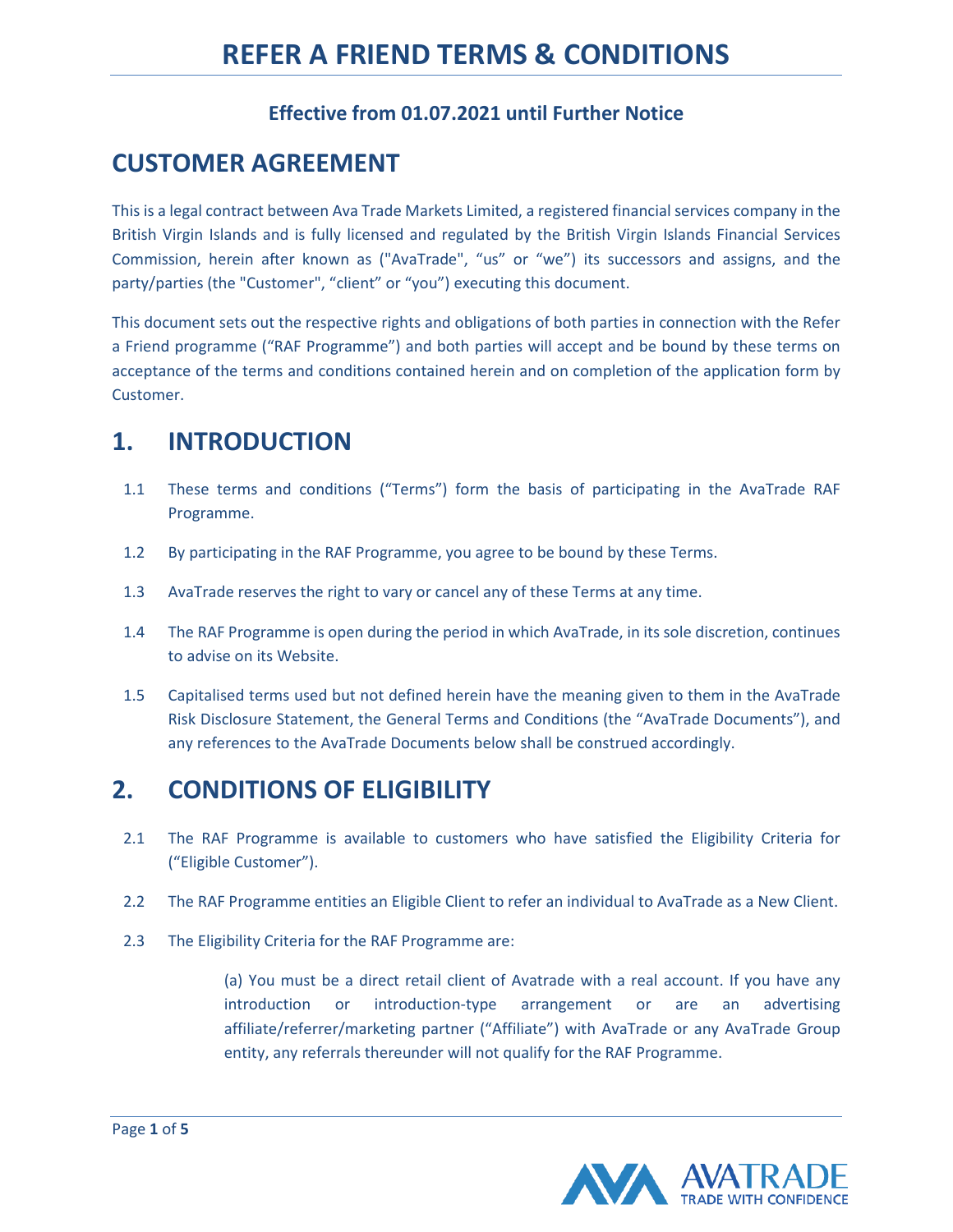(b) You must have an existing personal (not commercial) relationship with the person you would like to refer ("Your Friend"). Your Friend must be 18 years or older.

(c) You must only share the unique referral link for the RAF Programme provided in MyAva via Facebook Messenger, WhatsApp, Gmail and manually copy to Your Friends that you believe may be interested in AvaTrade's products or services or would appreciate receiving the referral link.

(d) The referral link should not be published or distributed where there is no reasonable basis for believing that all or most of the recipients are personal friends. The referral link must not be published or distributed publicly.

(e) The RAF Programme is only available once for each New Client and does not include multiple accounts being opened by the same client. In the case of an eligible joint account that satisfies the Minimum Account Criteria, you will receive one reward.

(f) The RAF Programme is not available to clients in Europe, Canada, Israel, United Arab Emirates, China, Hongkong, Macao, Taiwan, Malaysia, Thailand, Indonesia.

(g) The Eligible Client must not have a power of attorney or other authority to trade on the New Client's Account.

#### **3. REFERRAL LINK**

3.1 The Eligible Client will receive an individual referral link that has a unique tag ID in MyAva when the RAF Programme application is completed successfully on MyAva.

# **4. REWARD CONDITIONS**

- 4.1 Your Friend must be a New Client to AvaTrade (not having previously held an account with AvaTrade or any other entity in the AvaTrade group of companies). All accounts are opened subject to our standard account opening criteria, and as such not all applicants will be successful in their application.
- 4.2 To qualify for the RAF Programme, Your Friend is required to open a real AvaTrade Trading Account using the your referral link.
- 4.3 Your Friend must open a real trading account, make the minimum first-time deposit ("FTD") or higher and open at least 10 trades per the Reward Table as follows:

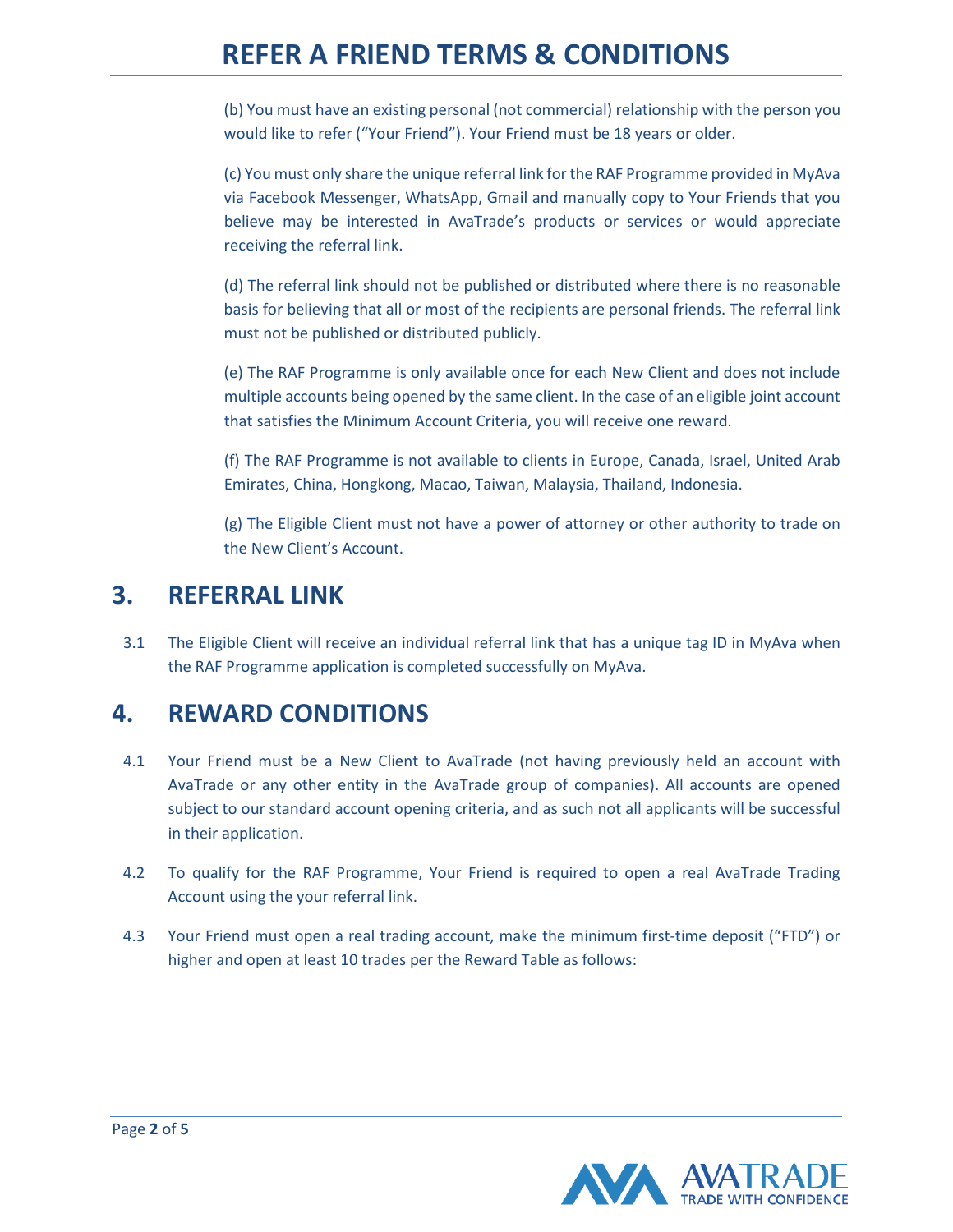| <b>Reward Table</b>                        |                                |                                        |
|--------------------------------------------|--------------------------------|----------------------------------------|
| Your Friend's First Time<br><b>Deposit</b> | <b>Open at least 10 Trades</b> | Your<br><b>Reward</b><br>(cash credit) |
|                                            |                                |                                        |
| $$500 - $2,000$                            | Open at least 10 Trades        | \$50                                   |
| $$2,001 - $5,000$                          | Open at least 10 Trades        | \$100                                  |
| $$5,001 - $10,000$                         | Open at least 10 Trades        | \$150                                  |
| $$10,001 - $20,000$                        | Open at least 10 Trades        | \$200                                  |
| \$20,001 and more                          | Open at least 10 Trades        | \$250                                  |

- 4.4 Once Your Friend meets all the above conditions, the reward will be automatically allocated to your account.
- 4.5 If any restrictions apply to your account or the account of Your Friend, the referral will not qualify as an Active Referral until restrictions have been lifted.

# **5. INFORMATION ON REFERRALS**

5.1 You will be informed by email when Your Friend has opened a real trading account with AvaTrade using your referral link and if Your Friend has met the RAF Programme conditions in order for you to receive a reward.

### **6. TERMINATION AND CHANGES**

- 6.1 AvaTrade reserves the right to withhold and/or cancel any reward payment where, in AvaTrade's view, transactions are made to manipulate the RAF Programme or where either the Eligible Client or New Client may have breached or, in AvaTrade's view, potentially breached, any law, regulation or licensing requirement.
- 6.2 This RAF Programme and any obligations of AvaTrade pursuant to it will be revoked or withdrawn from participants who abuse the spirit or intention of it. We reserve the right to cancel or withdraw the RAF Programme at any time in case of any suspected abuse of the Programme. Further, where any of these Rules are breached or there is any reason to suspect a participant has acted fraudulently or obtained an unfair or unintended advantage pursuant to this RAF Programme, we reserve the right to stop or withdraw payment of the reward or any attempted withdrawal of the same.
- 6.3 AvaTrade reserves the right to remove a Refer a Friend Reward or substitute a Refer a Friend Reward offered with another item of the same value, at its sole discretion, from time to time and without prior notice to you or Your Friend.
- 6.4 We are the sole arbiter of the RAF Programme, these Rules and any other issues arising under these Terms. Exceptions to these Rules are at the sole discretion of AvaTrade's management, and

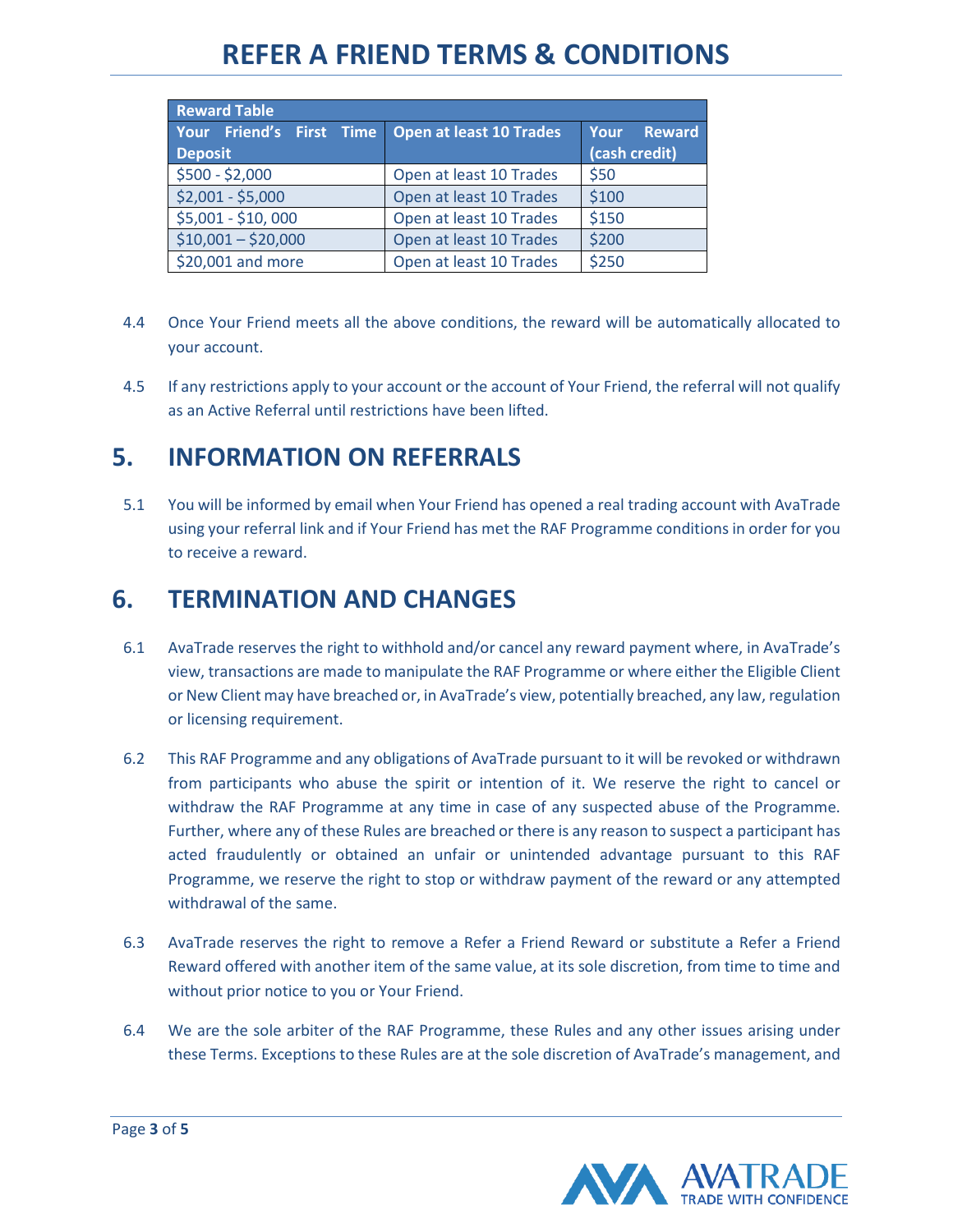our decision is final. We reserve the right to alter, amend or terminate the RAF Programme or any aspect of it at any time and without prior notice.

- 6.5 The RAF Programme is not open to employees of AvaTrade or any AvaTrade Group company or employees of any other company engaged in direct competition with AvaTrade or any AvaTrade Group company.
- 6.6 Any dispute or situation not covered by these Rules, will be resolved by our management in a manner it deems to be fairest to all concerned and that decision shall be final and binding on all parties.
- 6.7 If at any time all or any part of any provision of these Rules are or become illegal, invalid or unenforceable in any respect under the law of any jurisdiction, such provision(s) shall not affect or impair the legality, validity or enforceability in that jurisdiction of the remainder of that provision or all other provisions of these Rules or the legality, validity or enforceability under the law of any other jurisdiction of that provision or all other provisions of these Rules.

# **7. RISK WARNING**

7.1 We will not be held liable for any losses incurred by you or Your Friend as a result of your (or their) trading or in relation to this RAF Programme. Trading CFDs is a high risk activity and it is possible to lose more than your initial investment.

# **8. DISCLAIMER OF WARRANTIES / LIMITATION OF LIABILITY**

- 8.1 AvaTrade and/or any of its subsidiaries, affiliates or agents shall not be responsible for any loss or damage caused, directly or indirectly, by any events, actions or omissions beyond the control of AvaTrade including, without limitation, loss or damage resulting, directly or indirectly, from any delays or inaccuracies in the transmission of orders and/or information due to breakdown or failure of transmission or communication facilities, or electrical power outage.
- 8.2 All persons taking part in the RAF Programme, to the maximum extent permitted by law, release from, and indemnify RAF Programme against, all liability, cost, loss or expense arising out of or in connection with the RAF Programme including (but not limited to) personal injury and damage to property and whether direct or consequential, foreseeable, due to any negligent act or omission or otherwise.

# **9. PRIVACY**

9.1 AvaTrade will not share or sell information regarding clients and/or prospective clients, except to its employees, agents, partners, and associates as required in the ordinary course of business,